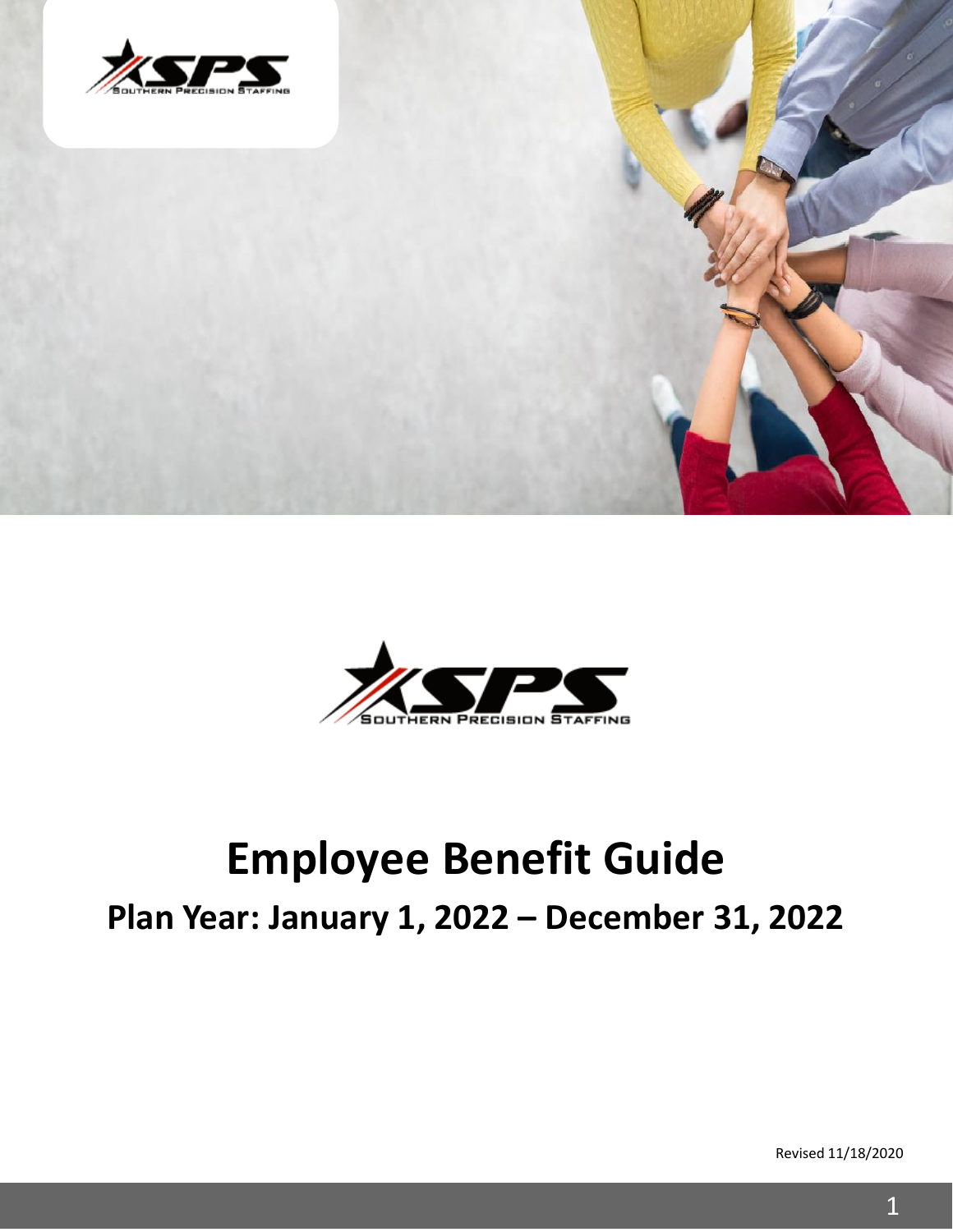### **CONTENTS**

| <b>Medical Insurance</b> |  |
|--------------------------|--|
|--------------------------|--|

5 Dental Insurance

| Vision Insurance |  |  |
|------------------|--|--|
|------------------|--|--|

**Southern Precision Staffing** strives to provide you with a comprehensive<br>southern Precision Staffing strives to provide you with a comprehensive<br>henefits program as part of your overall compensation package. Southern Precision Staffing strives to provide you with a completion.<br>
employee benefits program as part of your overall compensation package.<br>
Legather this guide to help you understand your benefits and your benefits. Southern Precision Staffing strives to provide a compensation package.<br>We benefits program as part of your overall compensation package and to help<br>We put together this guide to help you understand your benefits and to you Southern Precision Stating as part of your overall complete the most of program as part of you understand your benefits and to help<br>We put together this guide to help you understand your benefits and to you can<br>We put toge We put together this guas.<br>
You get the most out of them. We encourage you to the<br>
identify which offerings are best for you and your family.<br>
identify which offerings are best for your benefits, reach offerings about your We put together this by the encourage your family.<br>It the most out of them. We encourage your family.<br>If you have questions about your benefits, reach out to Human Resources or<br>If you have questions about your benefits, re The most out of the most out of the most out of the most out of the most out of the dentify which offerings are best for you and the dut to Human Resourced.<br>If you have questions about your benefits, reach out to Human Res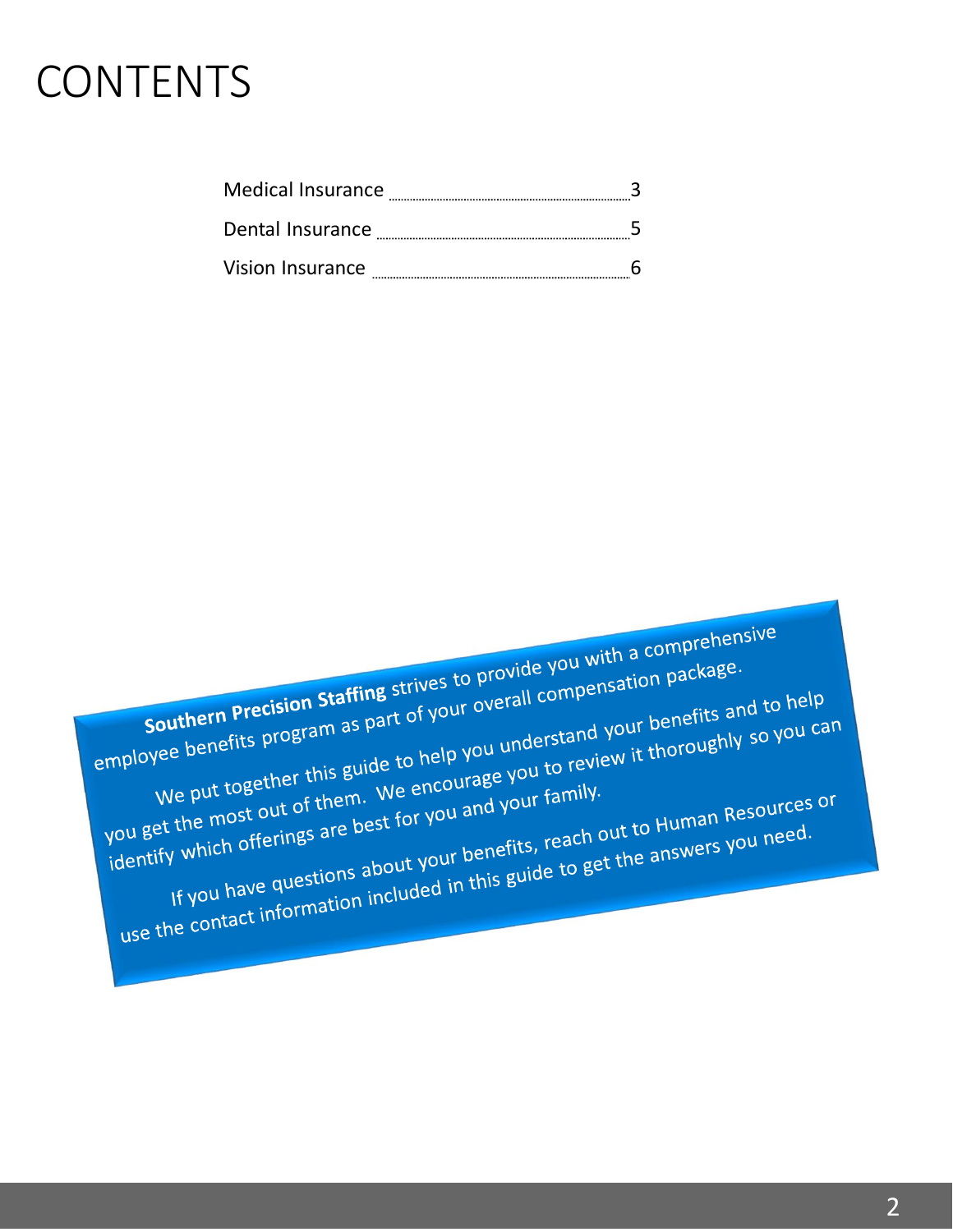# MEDICAL INSURANCE



You may choose from two medical plans through BCBS of Alabama. When selecting your medical plan consider:

- The premium you'll pay (your payroll deduction)
- What you'll pay when accessing care (copays, deductible, coinsurance)
- What medications are covered
- Which providers are In-Network

#### **SOME INSURANCE TERMS**

**Copay** – a fixed amount you pay when seeking care for certain services.

**Deductible** – the amount you pay for certain health care services in a calendar year before the plan begins paying any portion of those services.

**Coinsurance** – the percentage you pay for certain services after meeting your deductible and before you meet your Out of Pocket Maximum.

**Out of Pocket Maximum** – the most you will pay in a calendar year for covered services. This includes copays, deductibles, coinsurance, and prescriptions. Once the Out of Pocket Maximum has been met, the plan will pay 100% of covered services for the remainder of that calendar year.

**Balance Billing** – the amount you are billed by out-of-network providers to make up the difference between the amount they charge and what the insurance reimburses. This amount is in addition to and does not count toward your Out of Pocket Maximum.

| Medical Weekly (52) Payroll Deductions |                          |                           |
|----------------------------------------|--------------------------|---------------------------|
|                                        | <b>Blue Saver Bronze</b> | <b>Blue Secure Silver</b> |
| <b>Employee</b>                        | \$86.22                  | \$114.44                  |
| <b>Employee + Spouse</b>               | \$172.43                 | \$228.88                  |
| <b>Employee + Child(ren)</b>           | \$159.50                 | \$211.71                  |
| <b>Employee + Family</b>               | \$245.71                 | \$326.15                  |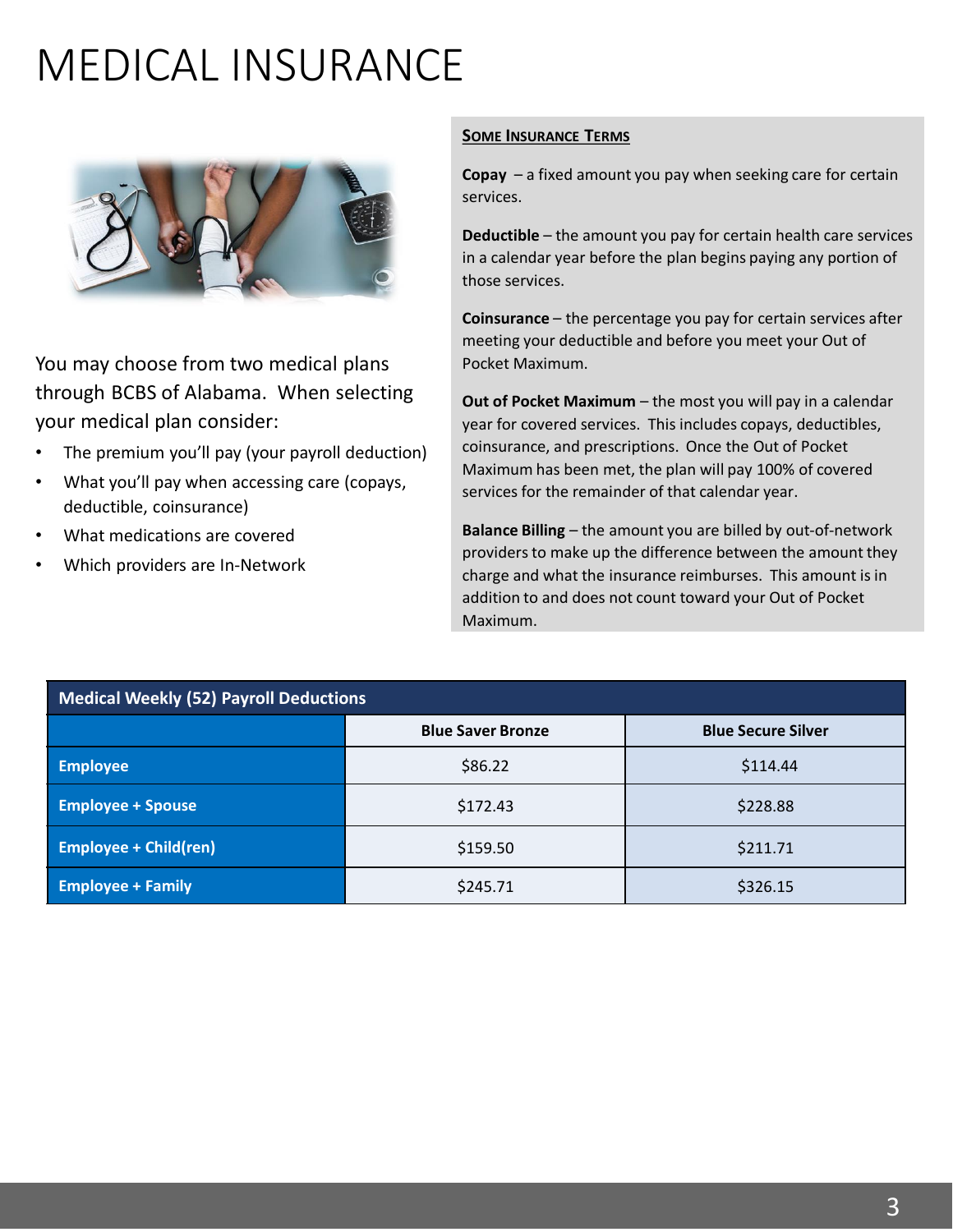## MEDICAL INSURANCE



### All benefits are shown as In Network. You are encouraged to call Blue Cross and Blue Shield with any and all questions about benefits.

#### Bronze

In Network Deductible \$7,850 individual \$15,700 family In Network Out of pocket max \$7,850 ind or \$15,700 family

In Net Physician Copay 100% of allowed amount after \$40 copay for first three illness related office visits per member. Thereafter subject to deductible

#### **Silver**

In Network Deductible \$4000 individual \$8,000 family In Network Out of pocket max \$8,550 ind or \$17,100 family

In Net Physician Copay 100% of allowed amount after \$40 copay for primary \$70 for specialist

#### Prescription Drugs Bronze

| Tier 1   \$20              |                                |
|----------------------------|--------------------------------|
| Tier 2   \$35              |                                |
|                            | Tier 3 Subject to deductible   |
|                            | Tier 4 Subject to deductible   |
|                            | Tier 5   Subject to deductible |
|                            | Tier 6 Subject to deductible   |
| Formulary Source +RX 1.0   |                                |
| Pharmacy Network Value One |                                |
| Out of network Not covered |                                |

#### Prescription Drugs Silver

| Tier 1   \$15              |                                          |
|----------------------------|------------------------------------------|
| $Tier 2$ \$30              |                                          |
| Tier 3 $\sqrt{575}$        |                                          |
| $Tier 4$ \$100             |                                          |
| Tier 5   \$250             |                                          |
|                            | Tier 6   covered at 60% you will owe 40% |
| Formulary Source +RX 1.0   |                                          |
| Pharmacy Network Value One |                                          |
|                            | Out of network Not covered               |

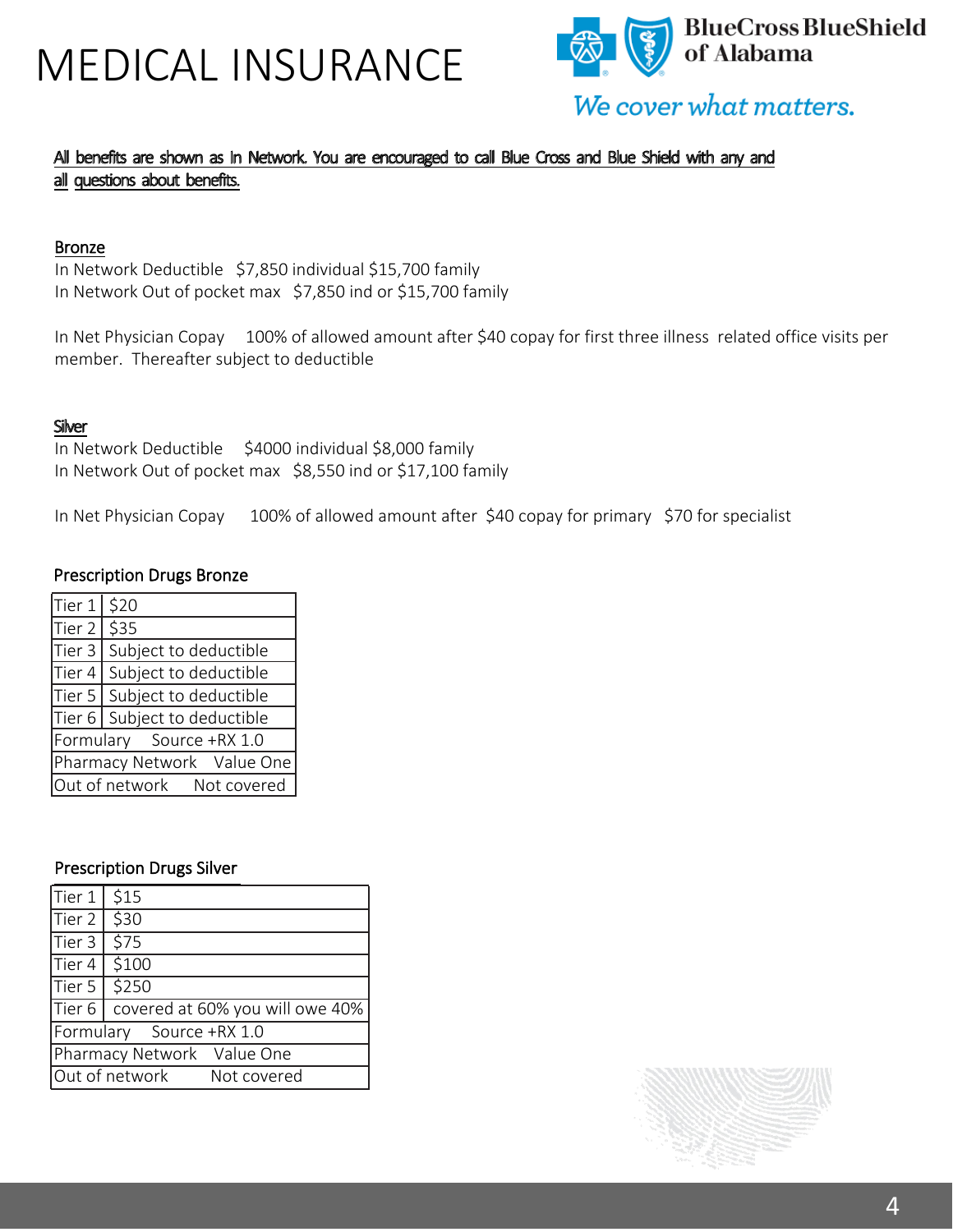## DENTAL



|                                             | <b>UNUM PPO</b>                   |                          |
|---------------------------------------------|-----------------------------------|--------------------------|
| <b>Benefit Summary</b>                      | <b>In Network</b>                 | Out of<br><b>Network</b> |
| Fee Reimbursement                           | Fee Schedule                      | <b>MAC</b>               |
| Preventive Expenses Benefit                 | 100%                              | 100%                     |
| <b>Basic Expenses Benefit</b>               | 80%                               | 80%                      |
| <b>Major Expenses Benefit</b>               | 50%                               | 50%                      |
| Orthodontia                                 |                                   | Not Included             |
| <b>Annual Deductible</b><br>(single/family) |                                   | \$50 / \$150             |
| Deductible Amount Applies To                | <b>Basic &amp; Major Services</b> |                          |
| Endodontic & Periodontic Services           | <b>Major Service</b>              |                          |
| Annual Maximum Benefit                      | \$1,000                           |                          |
| Rollover?                                   |                                   | Yes                      |

| <b>Dental Weekly (52) Payroll Deductions</b> |                 |
|----------------------------------------------|-----------------|
|                                              | <b>UNUM PPO</b> |
| <b>Employee</b>                              | \$7.11          |
| <b>Employee + Spouse</b>                     | \$13.87         |
| <b>Employee + Child(ren)</b>                 | \$18.09         |
| <b>Employee + Family</b>                     | \$26.88         |